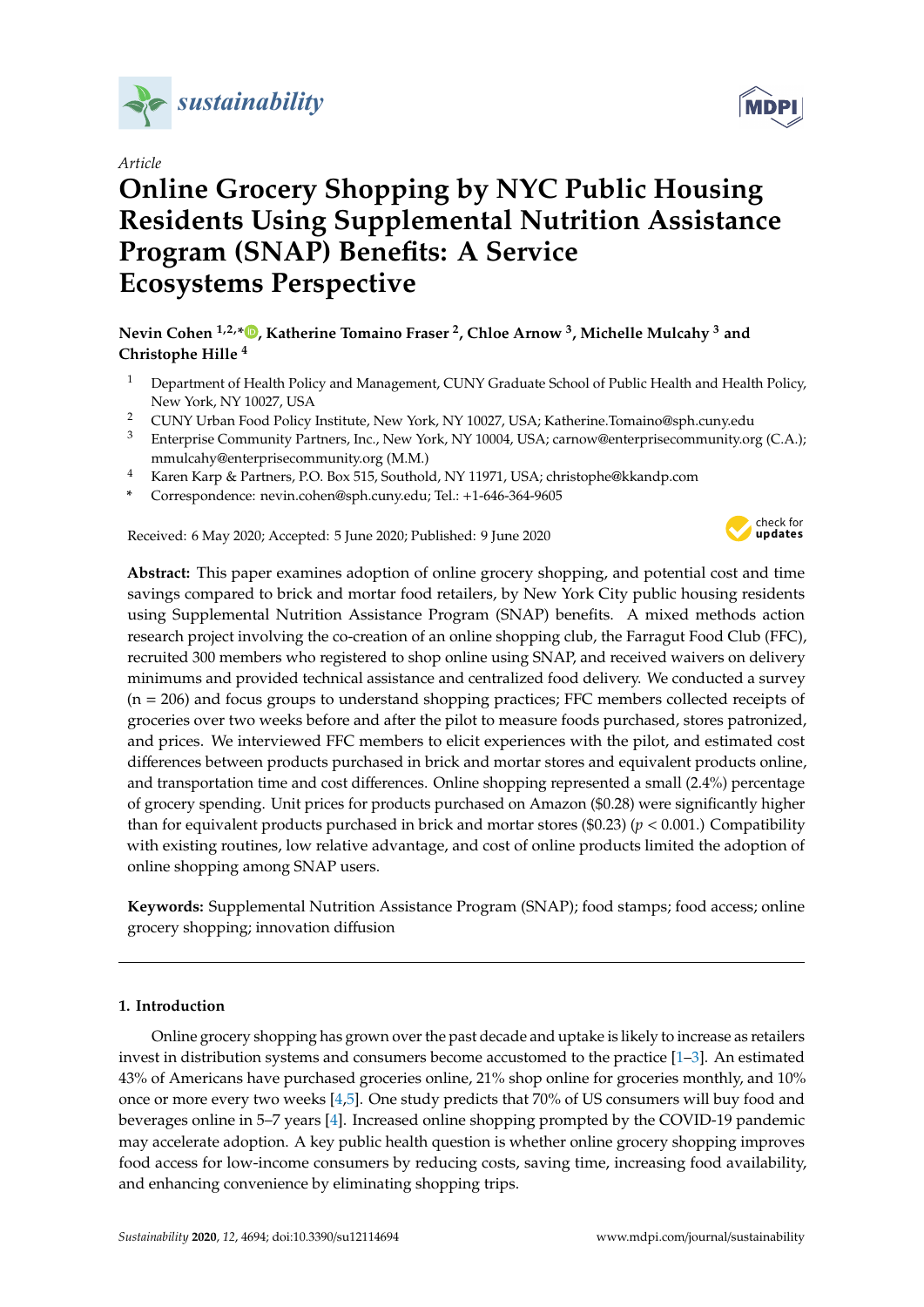Many low-income consumers have had limited access to online grocers because until recently, the US Department of Agriculture (USDA) prohibited online retailers from accepting Supplemental Nutrition Assistance Program (SNAP), putting online shopping out of reach for those who depend on the benefits [\[6\]](#page-11-4). To eliminate this disparity, the 2014 Farm Bill required USDA to pilot SNAP redemption at online grocers, and in response, the agency launched a pilot in New York in April 2019 with 3 food retailers: Amazon and ShopRite in New York City (NYC); and Walmart.com in the rest of New York State (NYS) [\[6](#page-11-4)[–8\]](#page-11-5). In the wake of COVID-19, Amazon has since expanded its acceptance of SNAP to nine additional states (as of 5 May 2020: Alabama, Arizona, California, Florida, Iowa, Kentucky, Nebraska, Oregon, and Washington) and USDA has announced that online purchasing will be available in 36 states and the District of Columbia, covering more than 90% of SNAP participants nationwide [\[9\]](#page-11-6).

Despite the USDA SNAP pilot and increasing numbers of SNAP participants now able to use their benefits online, only a few studies have examined adoption of online shopping among SNAP participants or low-income consumers more generally. One evaluation of a pilot by the online retailer Fresh Direct in NYC found that SNAP participants did not substantially shift their purchases from brick and mortar stores [\[10\]](#page-11-7). Focus groups with SNAP participants in the Southwest showed reluctance to shop online due to higher prices, challenging delivery logistics, and concerns about buying perishable food online [\[11\]](#page-11-8). Brandt et al. (2019) found that gaps in delivery services in rural areas prevented many SNAP participants from taking advantage of online ordering [\[12\]](#page-11-9). This paper adds to this limited literature by presenting the results of an 18-month action research project in which residents in a public housing development in Brooklyn, NY designed and implemented a project to facilitate online shopping among their neighbors.

The paper uses a service ecosystems framework to analyze the outcomes. This framework goes beyond diffusion of innovation theories that researchers have used to explain how new technologies and ideas spread as they are adopted [\[13\]](#page-11-10). Research on innovation diffusion has identified variables that speed or hamper adoption: relative advantage over the status quo; compatibility with pre-existing practices; the complexity of an innovation; trialability (whether adopters are locked into an innovation); and characteristics of early adopters or laggards [\[13\]](#page-11-10). Innovation diffusion literature has treated adopters as actors passively responding to innovations originating from businesses or governments, insufficiently considering the social dimensions of innovation, particularly the interconnected roles of innovators and consumers in creating and spreading innovations [\[14\]](#page-11-11).

A service ecosystems perspective views innovation and diffusion as interconnected parts of the same process of co-creation [\[15\]](#page-11-12). Innovations are developed and spread as a result of producers and users co-designing solutions. Even a novel technology that emerges from a single firm requires multiple actors to establish new social norms and values that shape the innovation and affect how it is diffused [\[16\]](#page-11-13). Potential innovation users influence diffusion not only through their aggregated individual choices to adopt or reject them, but by influencing the social and institutional structures and material conditions that innovations need to spread and become embedded in everyday life [\[17\]](#page-12-0). Co-creation occurs through iterative feedback loops; as actors choose to use (or reject) innovations, they also provide creators with new ideas and solutions to technical problems and change the institutions that inhibit or facilitate the innovations. Positive feedback loops support innovations and spread them; negative feedback prevents institutional change and limits diffusion [\[18\]](#page-12-1).

In a service ecosystem such as food retail, communities can develop new institutions that support the rapid adoption of an innovation such as online shopping, help to re-shape the innovation, contribute to institutional changes that reinforce older (i.e., brick and mortar) systems, or contribute to a new form of the innovation. Communities can also improve diffusion and adoption, while building their own power as consumers, by developing new institutions that help to expand market choice. This paper demonstrates how this process operates by presenting the results of an action research project in which residents of Farragut Houses, a New York City public housing development co-created an alternative food buying system that involved the use of online grocers and implemented a pilot test of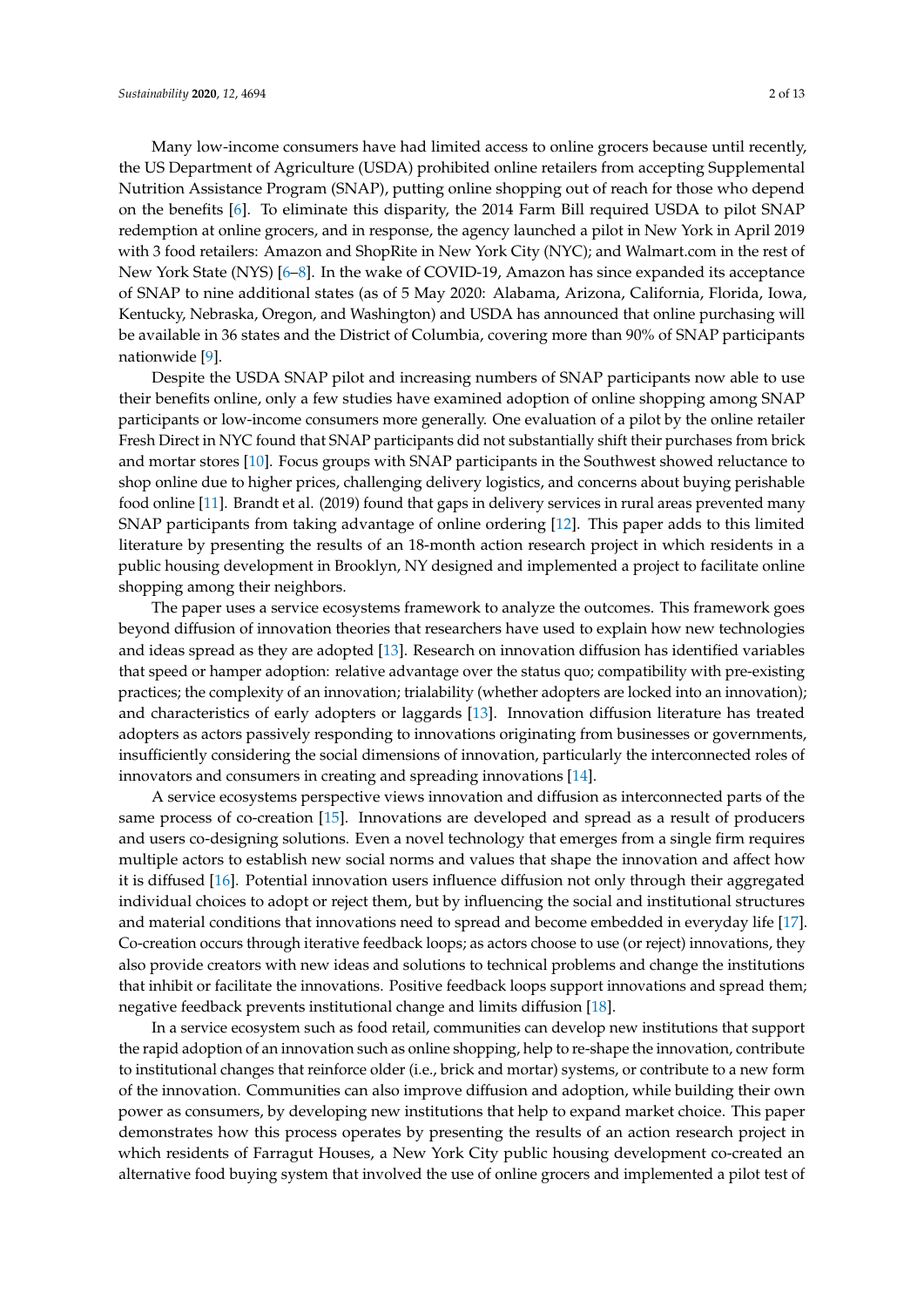this alternative. The paper analyzes the results of the pilot, adding to a growing body of literature on alternative food system innovations that have the potential to contribute to a more just, sustainable, and equitable food system.

#### **2. Methods**

This paper aims to provide comprehensive detail about the benefits of and obstacles to growing a culture of online food shopping using SNAP among public housing residents. It summarizes the process of organizing the FFC and reports the consensus of many conversations that led this group to design an alternative food buying system using online grocers. Action research involved working collaboratively with Farragut residents to analyze and address the problems they identified related to food access in their community, while also critically evaluating the process and outcomes [\[19](#page-12-2)[–21\]](#page-12-3). The research steps, outlined below, included: Research site selection; recruitment of community collaborators; meeting facilitation to identify food access problems and potential solutions; co-design and implementation of a pilot intervention; and qualitative and quantitative evaluation of the intervention. The study methods outlined below were reviewed and approved by the CUNY Institutional Review Board.

#### *2.1. Research Team Formation*

Enterprise Community Partners, a national non-profit affordable housing organization, convened a team composed of: KK&P, a food sector consultancy; Brooklyn Community Services (BCS), a non-profit community development organization; staff of the New York City Housing Authority (NYCHA) and the Fund for Public Housing; and researchers from the CUNY School of Public Health and Health Policy Urban Food Policy Institute.

#### *2.2. Site Selection*

The team identified Farragut Houses (Farragut), a NYCHA development in Brooklyn, as a project site based on several criteria: Similarity in size and population to other NYCHA developments; a functioning community center with supportive staff; a vibrant and active tenant association with organizing power; and no existing food access programming besides congregate meals for seniors. Farragut Houses has 1389 apartments with 3185 residents [\[22\]](#page-12-4). It is located in Vinegar Hill, a gentrifying neighborhood separated from more affluent communities by the Brooklyn and Manhattan Bridge off-ramps and a highway. Average annual household income is \$22,420, below federal and city poverty levels, with incomes of 47% of households under \$15,000. By comparison, median household income for the larger community district in which the development is located is \$108,440. About 50% of Farragut's residents are Black/African American, and 33% are Hispanic or Latino/a.

Data on NYCHA residents overall indicate that a significantly higher percentage self-report their health status as fair or poor compared to New Yorkers not living in public housing. Other indicators of disparate dietary practices and health outcomes among this group include lower daily consumption of fruits and vegetables; higher consumption of sugary drinks; higher prevalence of overweight and obesity; and higher rates of high blood pressure [\[23\]](#page-12-5).

At the start of the project, the only supermarket adjacent to Farragut was a small retailer called Fine Food. The Wegman's chain opened a large supermarket adjacent to the development in October 2019. Two other supermarkets are within a 15-min walk, and a 30-min walking boundary includes Target and 4 conventional supermarkets: Whole Foods, Stop & Shop, Bravo, and Key Food.

#### *2.3. Recruitment of Community Collaborators*

To recruit community members within Farragut, the team posted flyers in the development's community center, made phone calls to targeted influencers identified by BCS, and held two recruitment meetings. Following these recruitment meetings, we identified a core group of interested residents (ranging, at times, between 6 and 20 individuals, with a consistent group of 4 core leaders.) This core group formed the Farragut Food Club (FFC) and met weekly between October 2018 and April 2019.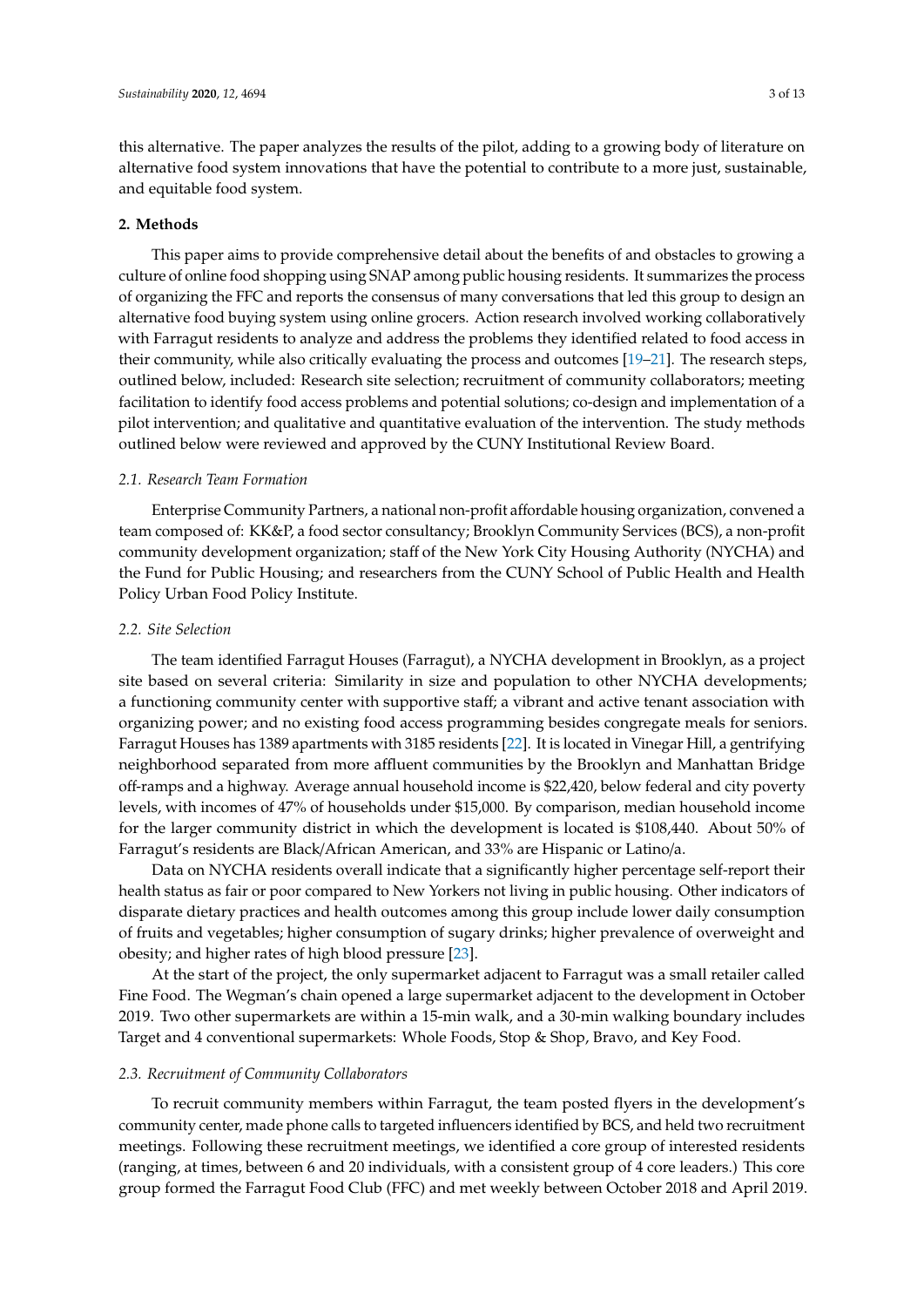Over the course of the project the FFC recruited and registered 220 Farragut residents to sign up for online food shopping using two food purchasing platforms: Amazon and Western Beef.

#### *2.4. Meeting Facilitation to Identify Food Access Problems and Potential Solutions*

The team supported the residents by facilitating weekly meetings and providing technical assistance as they discussed problems obtaining groceries, considered alternatives to existing food shopping methods, and designed an intervention to improve shopping opportunities. The team also provided nominal financial incentives to participants in the form of a \$50 gift card, with larger stipends (between \$3000 and \$4000) allocated to the group leaders.

#### *2.5. Co-Design of Pilot Intervention*

Over 6 months, the team and FFC co-designed a prototype to lower food access barriers that reflected data collected in the food environment scan, focus group, resident survey, and interviews. At each meeting, residents discussed concerns about existing food retail options, heard presentations from team members, discussed desired food retail alternatives, and considered the roles that the FFC might play in developing alternative food retail. The FFC aimed to address the limited number of affordable, high-quality grocers convenient to Farragut, and resident priorities for grocery shopping, including fair prices, wide selection, food quality, retailer reputation, and SNAP acceptance. Among other options, the FFC chose to partner with two online retailers: Amazon, which was scheduled to participate in the USDA SNAP online pilot, and Western Beef, a NY grocer that uses Instacart for online order fulfillment but is not in the USDA SNAP online pilot.

The FFC co-design process included facilitating ordering and delivery through Amazon and Western Beef. Online shopping was new to most FFC members, and even after the USDA pilot was launched, Farragut residents, like other low-income consumers, faced significant barriers to this shopping mode: Delivery fees and order minimums; buildings with restricted access for package delivery; unpredictable work hours that prevented scheduling deliveries; limited internet and computer access; inexperience with computers; and fear of the financial risks of lost deliveries or spoiled food. The co-design involved the FFC taking the following 10 steps to address some of these barriers:

- 1. Negotiating waivers of delivery minimums and monthly memberships;
- 2. Negotiating a mechanism for FFC member orders to be aggregated and delivered to the community center at the same time;
- 3. Creating secure storage infrastructure with refrigeration capacity by repairing a commercial-size refrigerator at the community center and purchasing a large, locked storage cage to store delivered parcels;
- 4. Organizing a service redelivering packages from the community center to homebound individuals, and coordinating flexible pick up of packages from the community center;
- 5. Providing computer access and technical support to residents unfamiliar with computers or online ordering;
- 6. Providing insights on bargains, deals, and affordable brands;
- 7. Promoting the FFC at tabling events and through emails to members;
- 8. Urging members to join weekly meetings to place orders with technical support on-hand;
- 9. Securing same-day delivery from Western Beef's warehouse; and
- 10. Establishing check-in calls with Amazon and Instacart project managers.

#### *2.6. Food Environment Scan*

CUNY conducted a food environment scan to analyze existing food retailers near the development, specifically resident access to supermarkets and other large food retailers. This involved mapping all food retail establishments in the vicinity of the development, using Arc-GIS and calculating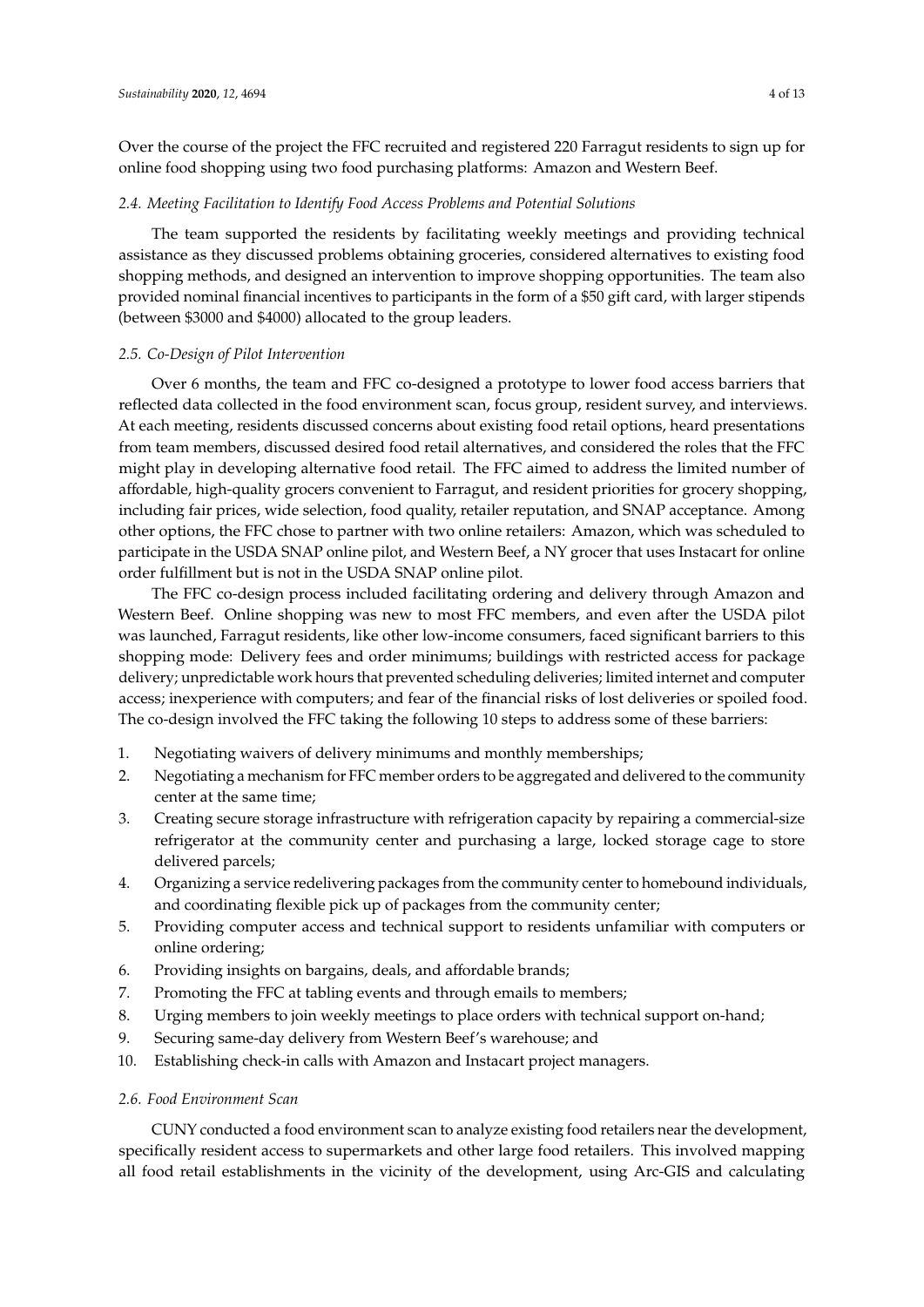15- and 30-min walking routes from the centroid of Farragut Houses to the food retailers within those boundaries.

# *2.7. Farragut Resident Survey*

To understand shopping practices of Farragut residents prior to the pilot, CUNY surveyed a convenience sample of 206 Farragut residents between October 2018 and July 2019. Of those surveyed, 174 met screening criteria for inclusion: Being 18 years of age or older, residing at Farragut, and serving as primary food shopper in the household. The survey protocol was co-designed with project team members, pre-tested with public housing residents, and translated into Spanish. The survey questions elicited information about shopping frequency, grocery spending, time spent shopping, travel costs, and demographic information. Trained research assistants recruited from the Farragut community administered the survey, and CUNY researchers analyzed the survey data using Excel and SPSS to prepare descriptive statistics.

#### *2.8. Farragut Resident Focus Group*

To understand Farragut residents' needs, interests, and desires for improved access to groceries, CUNY convened a focus group of 6 Farragut residents who had begun to participate in weekly meetings of the Farragut Food Club. The focus group questions elicited information about the following: Shopping patterns, including where and when participants shop, time spent shopping for food to eat at home, perceptions of obstacles to buying healthy and affordable food, including issues of quality, value, access and convenience, logistics of grocery delivery, and desired alternatives to existing food retail options. Researchers recorded and transcribed the focus group discussion, then coded the responses for themes and frequency of themes, identifying and contextualizing representative quotes from focus group participants. Participants were offered a \$20 gift card as an incentive for their time.

# <span id="page-4-0"></span>*2.9. Pre-Pilot Grocery Receipt Analysis*

CUNY gathered data on food purchased to identify stores shopped in, specific items purchased, and the cost of those items in order to inform analysis of actual and potential economic savings of an alternative food buying system by FFC members. The team recruited and trained volunteers to collect receipts of all groceries they purchased during a 2-week period, and to manually record purchases that were made without receiving a receipt. All receipts were coded into a relational database that recorded the following: Receipt number; anonymized shopper code; store name; date and time of purchase; item of purchase; measurement unit; receipt price; quantity purchased; final price including discounts, taxes, bottle deposit fees; payment method; and images of the physical receipts. For receipts with product abbreviations/codes, CUNY conducted web searches for product information. For each item with weight/volume data, we calculated a unit price with and without store discounts. FFC members received \$40 gift cards for turning in two weeks' worth of receipts. Thirty-three (33) individuals provided grocery receipts from 330 shopping trips (2153 items) prior to the FFC pilot's launch in July 2019.

# *2.10. Pilot Launch*

The FFC beta-launched its pilot to coincide with start of the USDA Online SNAP Pilot in April 2019, and fully launched the pilot in July 2019. Between July 2019 and January 2020, the FFC registered 300 residents with Amazon and 166 with Instacart/Western Beef.

#### *2.11. Post-Pilot Interviews with FFC Members*

The team recruited FFC members to participate in one-hour structured interviews to better understand member involvement with the FFC and their experiences purchasing food online, as well as their expectations for online and brick and mortar grocery shopping in the future. The interview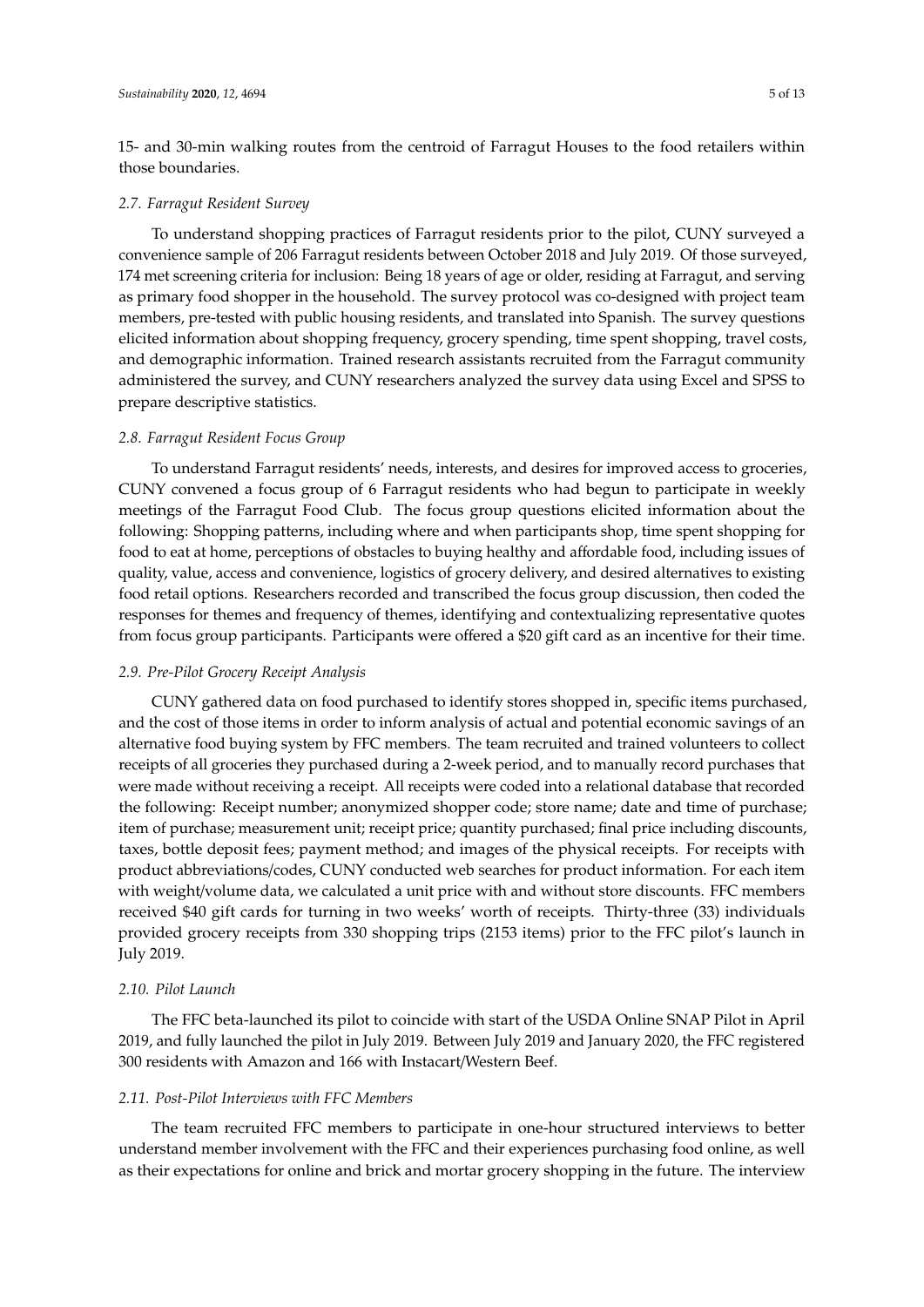protocol covered the following: Ease of access to desired food and grocery items; perceived benefits and disadvantages of online grocery shopping; logistics of participating in the FFC; logistics of ordering food online; and ideas for improvement of the project. CUNY researchers recorded and transcribed the interviews, and then coded the responses into themes, noting the frequency of themes among the interview transcripts. FFC members received \$25 gift-cards for participating in the interview. The results of the resident survey, focus group, and interviews helped the FFC design the pilot.

# *2.12. Post-Pilot Receipt Analysis*

As described in Section [2.9,](#page-4-0) we repeated the process of receipt collection for 2-weeks' worth of grocery purchases to gather data on food purchased to identify stores shopped in, specific items purchased, and the cost of those items, in order to inform our analysis of actual and potential economic savings of an alternative food buying system by FFC members. Twenty individuals provided receipts from 110 shopping trips (655 items) during the post-pilot period.

# *2.13. Post-Pilot FFC Member Survey*

To collect information of participant experiences with the SNAP Online Pilot and to elicit recommendations for improving grocery purchasing among NYCHA residents, we surveyed FFC members by recruiting from a contact list of 220 registered FFC members via email using Qualtrics survey software. Three follow-up reminders were sent.

# *2.14. Post-Pilot Estimation of Grocery Cost Di*ff*erences*

To estimate the potential cost savings of residents switching to online shopping from brick and mortar shopping, we compared brick and mortar purchases made by FFC members who collected grocery receipts pre- and post-pilot to equivalent products on Amazon.com. CUNY searched the Amazon catalogue for each item purchased in a brick and mortar store documented in FFC member receipts. Where the same brand purchased in the brick and mortar supermarket was not available on Amazon, we selected either the Whole Foods 365 brand (Amazon equivalent of a house brand) or the lowest-priced brand of the same type of product. We converted all prices to unit prices to enable comparisons by unit price. Non-parametric statistical tests (Mann–Whitney U test) were used to test the significance of differences in the distribution of brick and mortar and Amazon prices. Additionally, CUNY examined three market baskets representing actual purchases at Stop & Shop, a favorite local supermarket, to equivalent products sold by Amazon and Western Beef.

# *2.15. Post-Pilot Estimation of Online Grocery Shopping Time Savings*

To calculate the effects of adopting online shopping on transportation time, we calculated travel distances (using Google maps) from Farragut Houses to the stores that survey respondents reported patronizing, as well as to stores for which we received shopping receipts. Walking, public transit, and auto distances were calculated using shortest, average, and longest transit routes, distance, and time for each travel mode.

# *2.16. Post-Pilot Estimation of Grocery Shopping Cost Savings*

To calculate the effects of adopting online shopping on cost savings, we estimated potential travel cost savings for online shopping by calculating the difference between total travel costs (i.e., fares and time value) by walking, transit, cars, and taxis, and a range of time (15, 30, and 60 min) residents reported in interviews and focus groups that they spent ordering groceries online and picking them up at the community center. To estimate the cost of car trips, we used the US General Services Administration per diem allocation of \$0.57 cents/mile for driving trips. For taxi rides, we used an online taxi fare calculator to estimate the price of the trip and added a 15% tip per trip.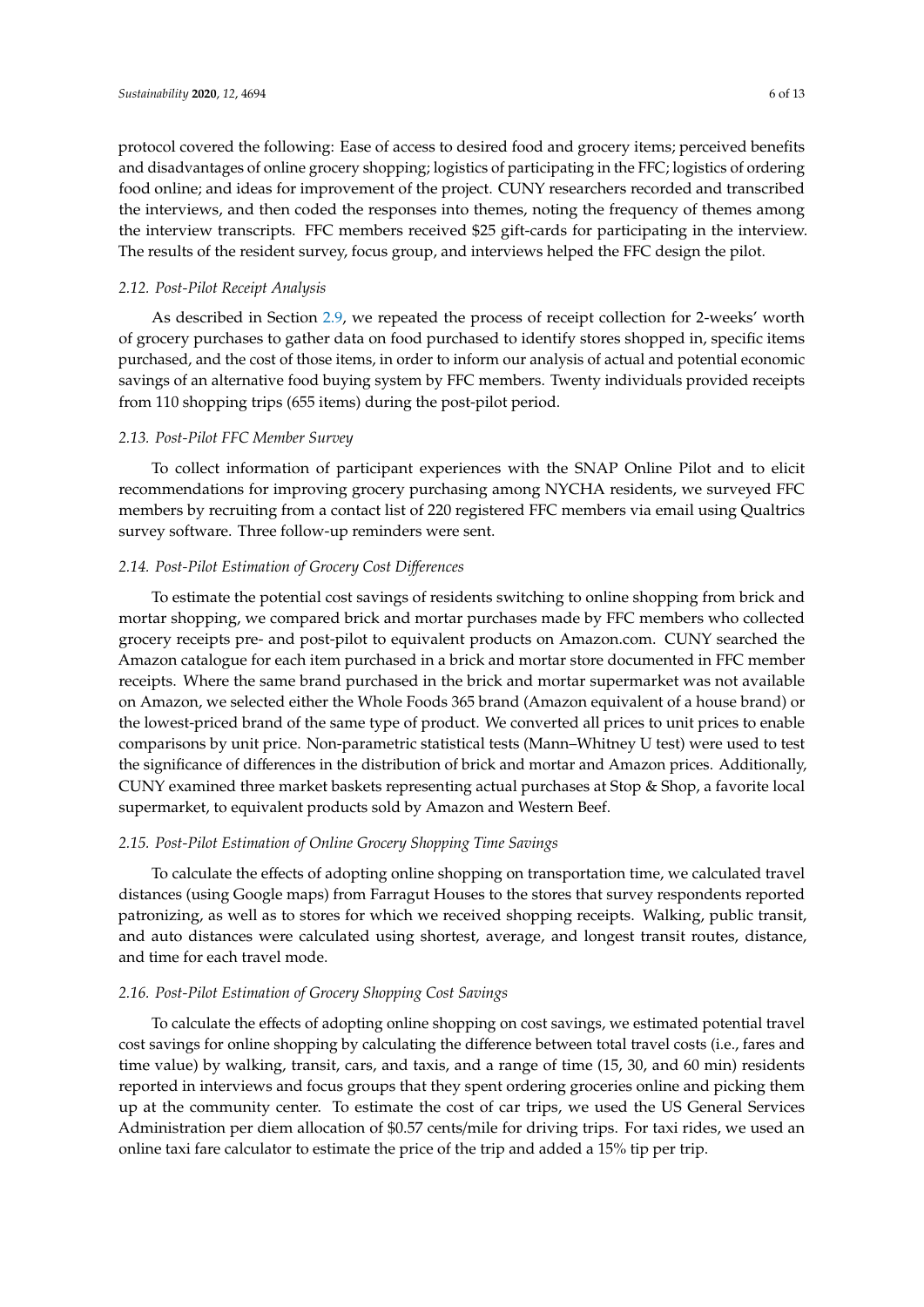Out of pocket travel costs for each travel mode were calculated, and added to an economic value of travel time applying a US Department of Transportation method used for cost-benefit analysis of transportation projects [\[24\]](#page-12-6) which assumes that the economic value of time spent traveling is equal to 50% of annual household income. The average hourly wage of a Farragut Houses resident, based on the average annual household income for all Farragut residents (\$22,420) and a 40-h workweek (2080 h) is \$10.78/hour, or approximately \$.18 per minute. Using the DOT guidelines, we therefore assigned a value of \$.09/minute for the time spent traveling to and from food retailers.

We calculated the total cost of travel as an individual's out of pocket costs for fares or travel expenses plus the time value for each mode of travel (i.e., fare + (roundtrip travel time \* roundtrip time value) = total travel cost). Finally, we calculated the time value for online shopping durations of 15, 30, and 60 min, the range of online shopping time residents indicated it takes them to place an order and pick up their packages at the Farragut Community Center. We calculated the percentage difference in time and time value between shopping online and taking different transportation modes to brick and mortar stores.

#### *2.17. Evaluation*

We evaluated the pilot using a mixed methods approach [\[25\]](#page-12-7) to analyze residents' shopping practices, perceptions of online shopping, and grocery purchases prior to the start of the pilot, and both brick and mortar and online shopping practices after the pilot's launch. This outcome evaluation aimed to determine the extent to which residents changed their shopping practices when presented with an alternative food buying system, the uptake of online food shopping, and the potential cost and time savings to public housing residents.

#### **3. Results**

# *3.1. Pre-Pilot Food Practices*

The majority of survey respondents reported spending more than \$300 on groceries monthly. Most respondents (89%) buy groceries from supermarkets, including food retailers in the vicinity of Farragut plus more distant stores such as BJs, a club-format grocer more than 30-min by car from the development. Stop & Shop, located a 25-min walk from the development, was the first, second, or third store preference of most respondents. BJs was the first or second choice of the second largest group of respondents.

Survey respondents typically grocery shop once or twice per month, with only 14% shopping weekly. Many residents time their shopping to coincide with monthly disbursement of SNAP funds. Most shopped at stores within walking distance or a combination of walking and bus. Approximately 30% reported spending more than \$10 to travel each way to shop for food.

# *3.2. FFC Member Grocery Purchases*

A total of 53 FFC members submitted 2 weeks of grocery receipts (representing 440 unique shopping trips and 2808 items purchased between April 2018 and January 2020.) Individuals spent a median of \$11.29 on each purchase, reflecting that approximately 25% of shopping trips were for single items of \$5.00 or less, often at the adjacent Fine Food store. Stop & Shop accounted for 32.6% of the value of all receipts, followed by Fine Food (12.1%). Residents paid with a combination of SNAP, cash, and credit/debit cards.

Online purchases represented a small percentage of spending: 2.4% at Amazon and 0.7% at Western Beef. From the start of the pilot through Feb. 2020, 41 FFC members placed 209 orders on Amazon, an average of five orders/person over eight months. Fourteen FFC members placed 27 orders on Western Beef via Instacart.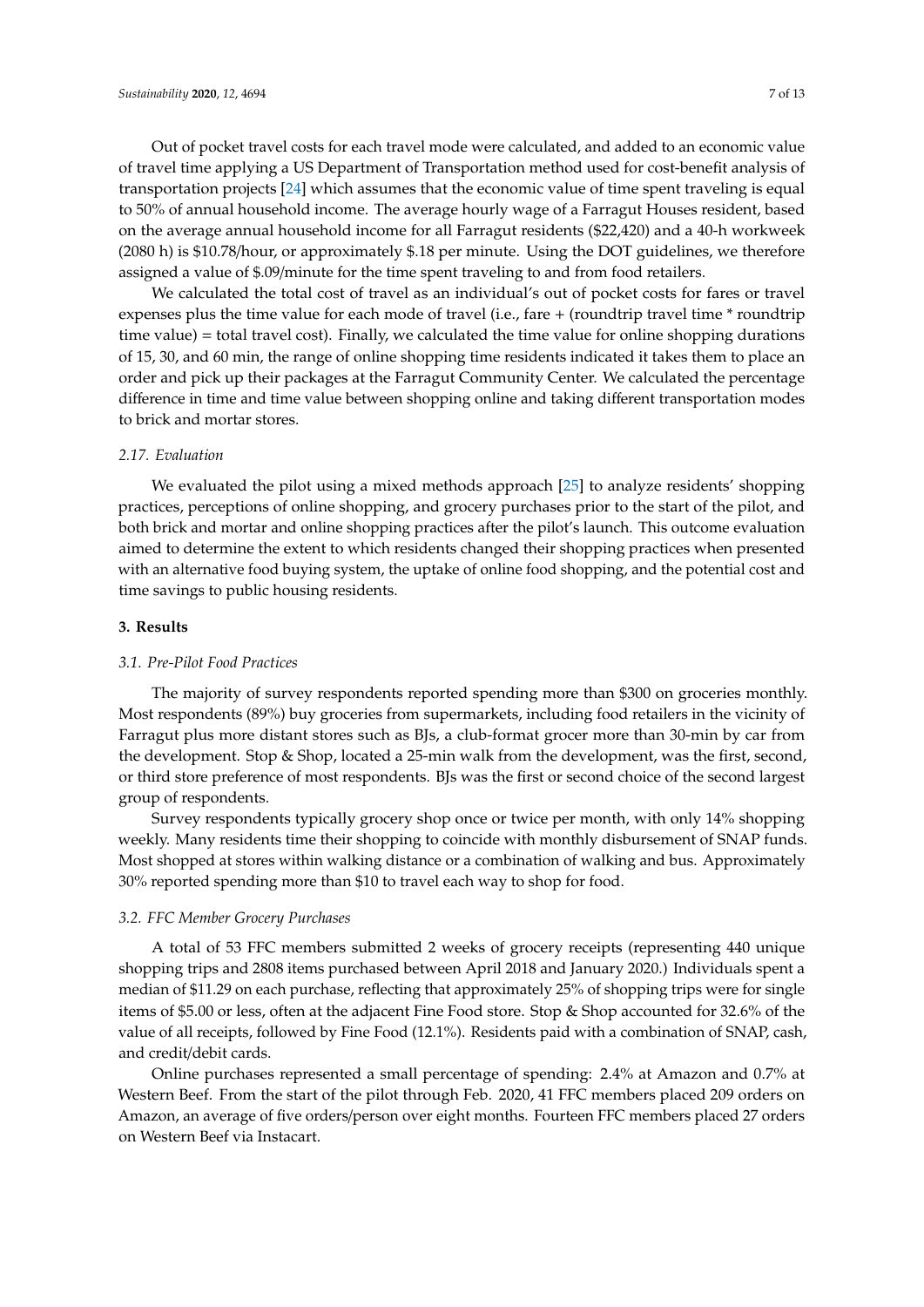We did not track the shopping travel patterns of FFC members but estimated potential time savings based on survey respondents' self-reported shopping time and estimated travel time to the stores from which we received grocery receipts. Most survey respondents (59%) reported spending 1–2 h to shop, including roundtrip travel and in-store time. Nearly one in five respondents (19%) completed their shopping in less than one hour, while 18% reported taking more than two hours. By comparison, survey data indicate that residents who shopped online spent between 15 and 60 min to place an order online, with most reporting substantially quicker durations online than for conventional grocery shopping.

#### *3.4. Cost and Time Savings to Markets*

We measured the round-trip travel time to stores within a 30-min walking distance of the development and calculated that round trips were worth \$0.54 to \$5.04. For grocers beyond a 30-min walk, residents generally used either transit, a personal vehicle, or a taxi to get to and from the store. We calculated transit costs for those who qualify for half-fare Metrocards (\$2.75 roundtrip), and the time value for each trip. Total travel costs for paid travel ranged from approximately \$5.45 to \$14.27 per shopping trip. The driving costs, including both the value of time spent driving and the \$0.57 cost/mile of car use, were less than \$20 roundtrip. Residents reported that they occasionally use taxis to go to and from supermarkets with trips ranging in total cost from approximately \$30 to nearly \$100.

The potential cost savings of substituting shopping online for brick and mortar trips ranged from a low of \$0, for online shopping in lieu of quick visits to nearby brick and mortar stores, to \$14.85 if a 15-min online order replaces a three-hour shopping trip.

#### *3.5. Price Di*ff*erences between Brick and Mortar and Amazon*

We found that products on Amazon identified as equivalent to those purchased by residents in local stores were more frequently more expensive per unit price, as Figure [1](#page-8-0) illustrates. We ran a Mann–Whitney U test to determine the significance of the differences in unit prices between the two shopping modes. Distributions of the unit prices were statistically significantly higher online (median = \$0.28) than in brick and mortar stores (median = \$0.23), U = 664,014, z = −3.630, *p* < 0.01. This analysis indicates potential price differences between shopping modes, recognizing that the products on Amazon and brick and mortar stores were equivalent but not identical, and that attributes such as a store vs. brand name affect consumer appeal and price even if not product quality or function. In addition, prices were compared near the purchase date but can vary over time due to price promotions.

To assess the cost difference if someone switched entirely from shopping in a brick and mortar supermarket to shopping on Amazon, we compared three market baskets purchased by individuals at Stop and Shop, the brick and mortar supermarket frequented by most study participants, with Amazon equivalent items. In total, the Stop & Shop purchases were approximately 10% to 26% cheaper than the equivalent market baskets on Amazon. The lower Stop & Shop prices resulted primarily from price promotions or discounts, and without brick and mortar store discounts, Amazon would have been an average of 22.1% cheaper.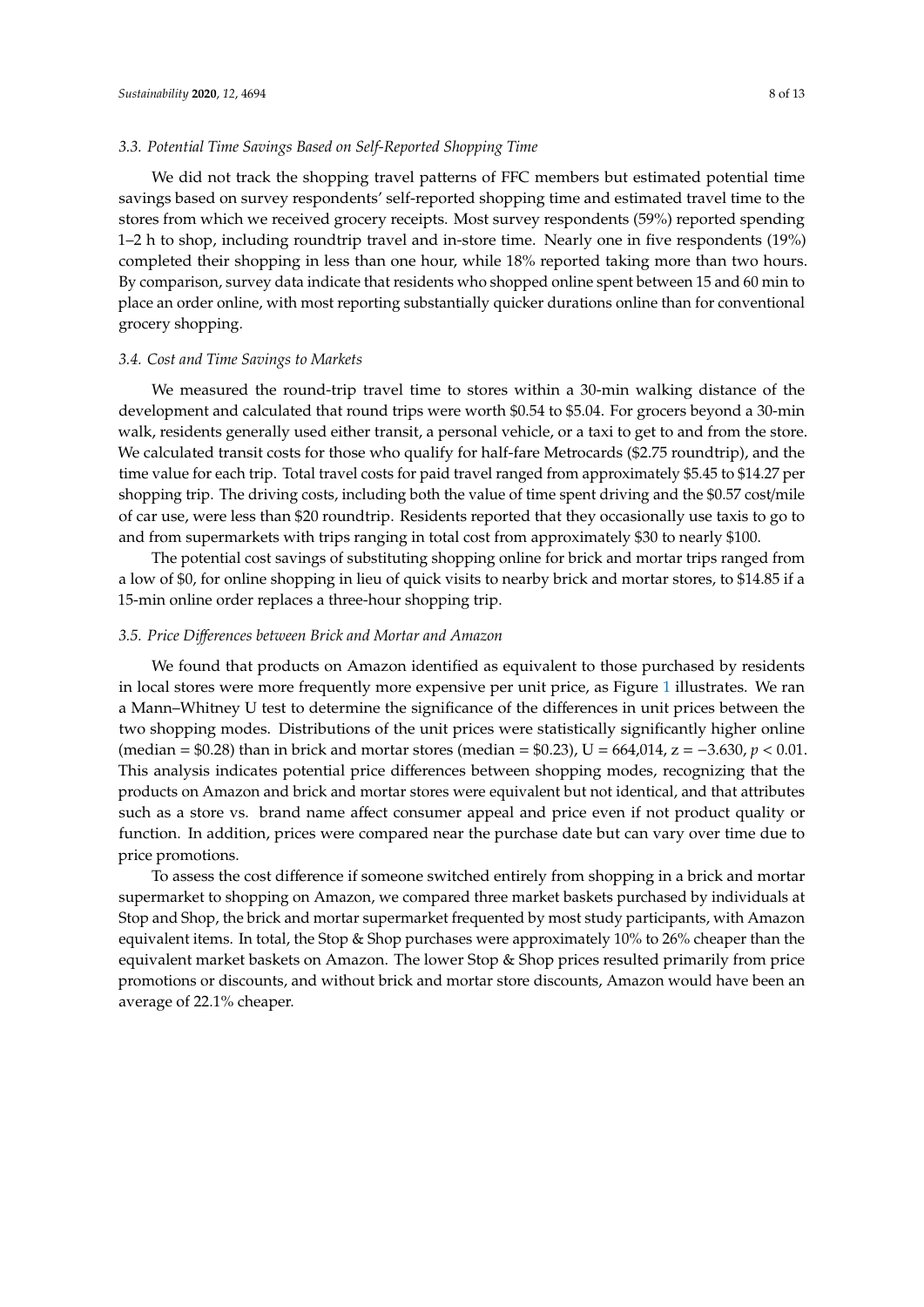<span id="page-8-0"></span>

Price Difference (in %) Between Amazon and Brick & Mortar By Major Food Category

stores, by major food category. **Figure 3. FIGURE 1. Product** and more stores, by major food category. **Figure 1.** Product price differences for FFC members in % between Amazon and brick and mortar

# 3.6. Perceptions of Online Shopping by FFC Members

FFC members described themselves in focus groups as closely attuned to sales and promotions at brick and mortar stores, searching for the best values, often through supermarket circulars and word of mouth. For interviewees, the most important shopping qualities were convenience and product value. Several interviewees felt that online shopping offered time savings and other conveniences. One said, "I like the fact that I have the choice with the [FFC] to have [Amazon] deliver or me go pick it up [from the community center]." Another explained, "[Online] was very convenient. I would do it again. It probably saved me about 4 h of going back and forth to the store." For some interviewees, the travel time to brick and mortar stores was significant. One explained, "The travel time is about . . . 40 min because I have to take two buses." Another said, "I go to four stores each month...taking a full day and going to all four stores ... . I usually take public transportation or borrow my sister's car if I can." Online ordering with home delivery was viewed as particularly convenient for heavy and bulky items, as one interviewee explained: "I still go to the store . . . for small things. But if I'm going to need a lot, I'm going to use Instacart or Amazon. I buy [online] most of the heavy things . . . ." Several interviewees said that having the community center as a pickup location made online ordering through FFC convenient. One explained, ".... I live across the street from where they deliver, so I can just go across the street, pick up my food."

Despite the advantages of online shopping noted by some respondents, several said that brick and mortar supermarket shopping fit their normal routines, suggesting that they would continue to shop at brick and mortar stores. As one explained: "If I had a list of what I wanted to get, and I wasn't able to get it from the store then it'd be better to order online. But sometimes I go into the store cause I'm just 'shopping for the day'." When asked about whether online shopping could replace brick and mortar shopping altogether, one person noted, "I would probably still shop in the stores. I am a creature of habit. I like to go to different stores to get deals. It would take me a long time before I would change my habits completely to shop online."

Online grocery shopping adds complexities to the existing routines of shopping. These include possible dissatisfaction with products purchased, the difficulty of returning unsatisfactory purchases, and concerns about delivery problems and losing money because a transaction was not made properly.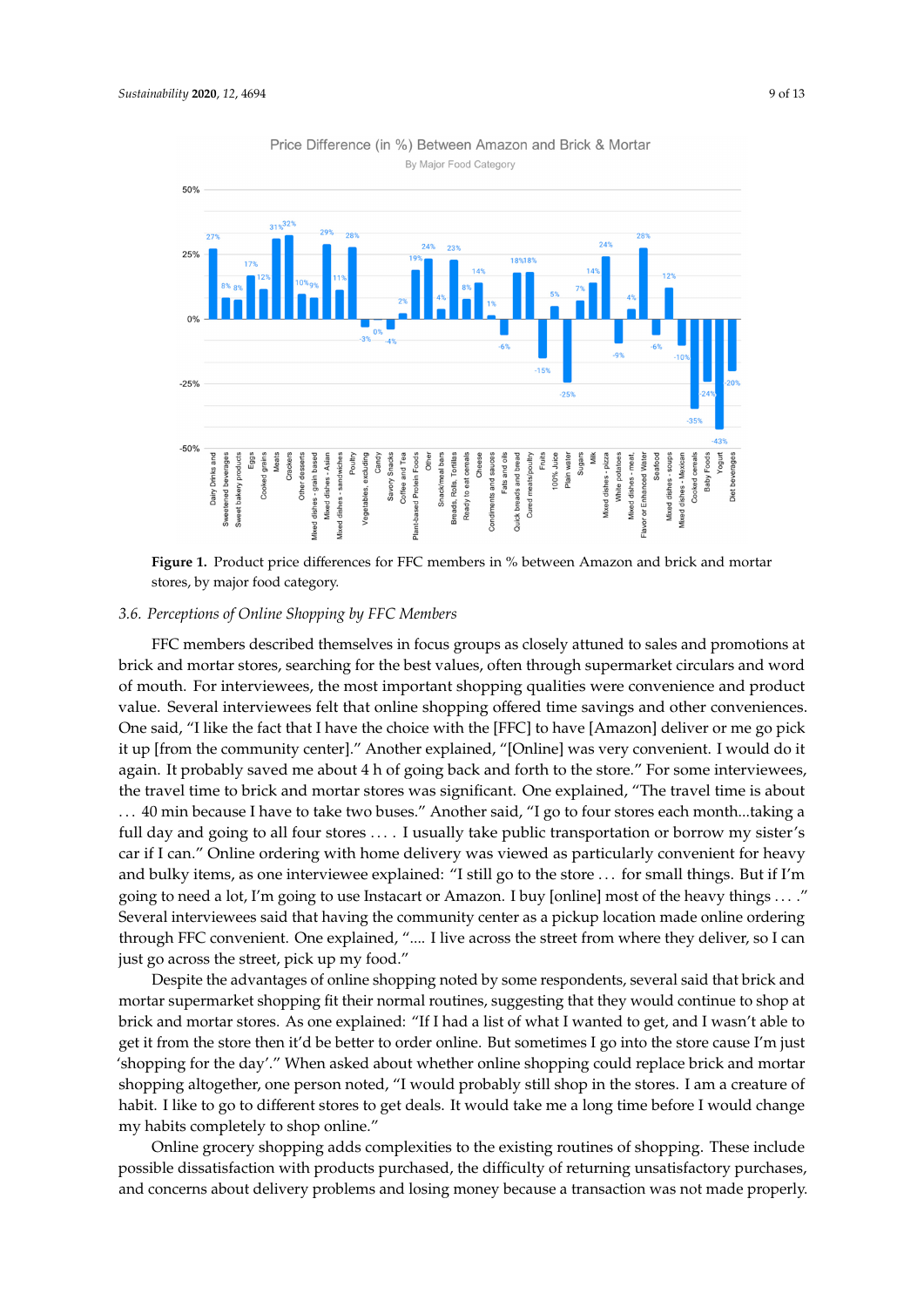One respondent feared identity theft: "I don't trust ordering online. That's how most people get their identity stolen ... ." Several respondents had questions about the freshness of delivered foods. One said, "I would buy canned stuff [online], non-perishable things that I know aren't going to go bad . . . . I don't want to order grapes, and they come wine." Another explained, "Shopping online is convenient. But I do like to go to the store and see what I'm getting, check the dates and things of that nature."

Technical issues with registration on Amazon inhibited use and made ordering difficult between the start of the USDA pilot until the end of June, possibly dissuading some FFC members from ordering after the pilot launched. Nonetheless, among those who ordered online, initial experiences were generally positive. One respondent said "delivery was very easy. [The packages] came when I expected . . . and the quality of everything was good." Others described ordering as: "a good experience;" "very easy;" and "everything was packaged nicely: everything was cold that was supposed to be cold." When asked if their views of online grocery shopping changed during the pilot, participants said it was easier than they had thought. However, several respondents described initial attempts as experiments, not a full shopping experience.

The FFC members helped build trust in the online ordering and purchasing process by engaging in online shopping themselves and serving as models, and through explicit encouragement of others. The club's location in the development's community center, a space residents trust, may have also helped. One respondent said, "I don't trust [ordering online] generally, but I trust the people in the club, and I trust the computers here, so I am comfortable [ordering] this way."

Product value consists of variables like price and quality. Focus groups revealed that residents felt the value of the online options was good, though several respondents noted that online prices were often higher than for the same products sold in brick and mortar stores. One said, "[Amazon] quality was good but the price was expensive." When asked about the changes that would get them to shop online, one respondent said, "cheaper prices." When asked about the biggest barrier to grocery shopping online, the response was "probably the prices." Participants noted that they wished online stores such as Amazon had the same kinds of sales and circulars as brick and mortar supermarkets and mentioned the importance of senior discounts at local supermarkets. One participant explained, "[Supermarkets] have sales every week, 3 or 4 or 5 items are on sale, but you see the same prices on Amazon, and they never lower their prices." Most focus group participants and interviewees were satisfied with the quality of food purchased online. One explained: "I have an eye for meat, and the online [order] was not different than what I get in the store in terms of quality."

#### **4. Discussion**

A service ecosystems framework illustrates the important roles that the FFC played in co-creating an online grocery shopping system at Farragut. The FFC generated interest in the innovation of online grocery shopping as they co-designed and implemented the buying club and recruited community residents. The FFC also refined the innovation in several important respects: Negotiating free delivery without order minimums; organizing a package delivery and pick-up system at the community center to address concerns about delivery reliability and logistics; providing technical assistance to help novices learn how to use their computers to place orders; and creating a space for FFC members to meet and discuss their experiences. Their efforts led to institutional change, helping to normalize the practice of shopping for items online that are often considered unsuitable for sight-unseen purchases, like fresh fruits and vegetables and meat. Their co-creation efforts also altered the material conditions at Farragut, such as by opening up the community center to parcel delivery, redelivering packages to those with mobility limitations, and using the center's computer room to coach online shoppers. These were augmentations of the business models of Amazon and Instacart/Western Beef, illustrating that innovation adopters are not only individuals autonomously deciding whether and when to use an innovation, but are more actively engaged in re-shaping rules, norms, and material conditions, institutions that either block or facilitate innovations. If actively and directly engaged with during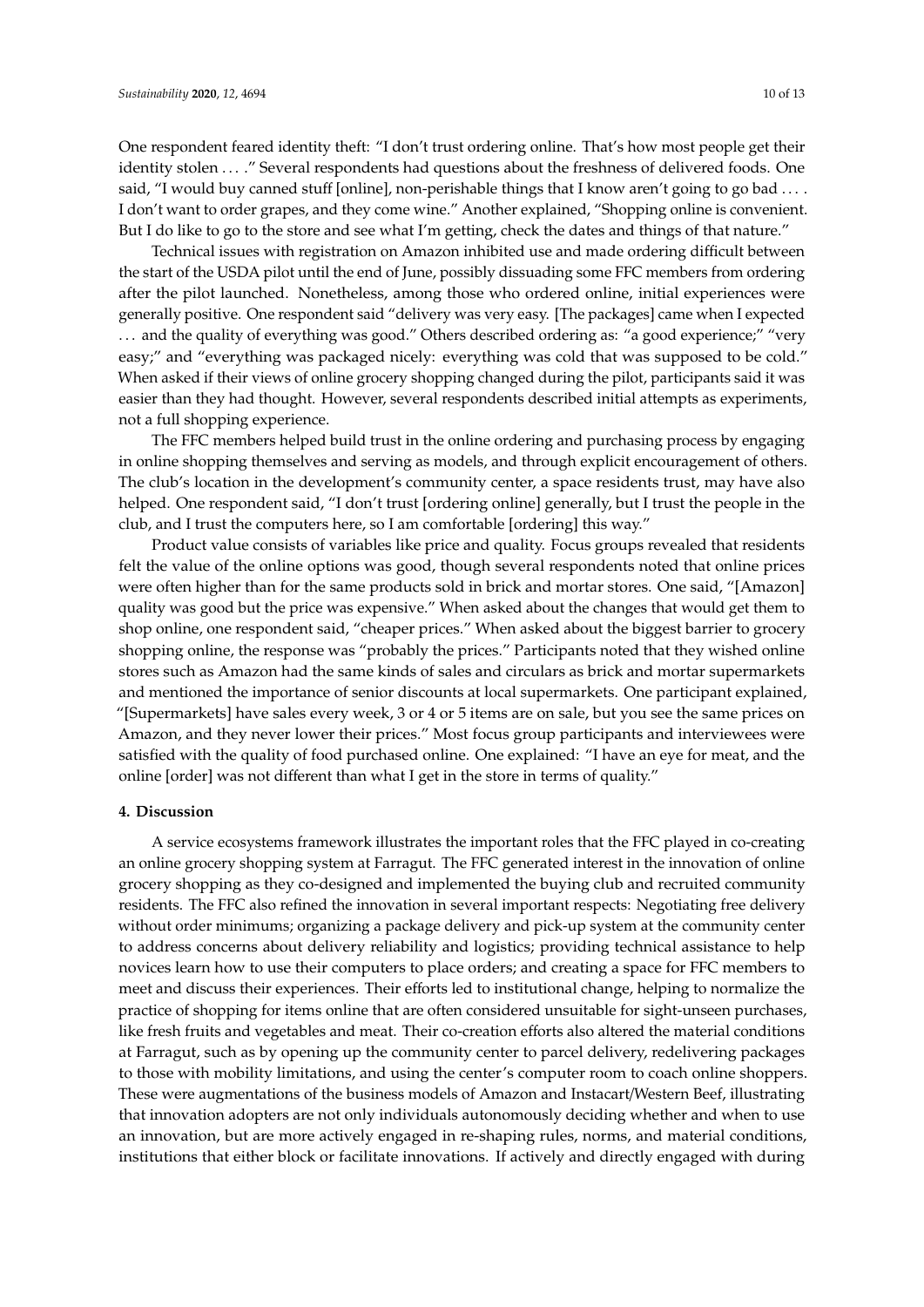the roll out of an innovation, adopters can be critical catalysts for reshaping rules and norms of that innovation.

Notwithstanding the FFC's agency in the process, adoption of online shopping during the pilot remained modest among the Farragut residents, illustrating that the characteristics of innovations matter as well. The price difference between Amazon and brick and mortar stores was a major factor in whether and to what extent residents purchased online. Further, even inefficient practices can be resilient to change. Grocery shopping routines are reinforced through habit and the physical environment, and routines can be powerful barriers or facilitators of new modes of practice. Routines are often imposed on people by external factors, like an individual's work schedules, child- or parent-care responsibilities, or the frequency of SNAP benefit disbursement, which determine when, how frequently, and where people shop. Several interview respondents said that brick and mortar supermarket shopping fit their normal routines, or that their routines accommodated brick and mortar shopping.

As a single case study, the results explain and support theories of innovation adoption, but cannot be generalized to the larger population. Other limitations include: (1) The travel analysis assumed Farragut was the origin location for all shopping trips and attributed the travel to and from a store entirely to grocery shopping; (2) calculating time shopping as a cost undervalues benefits that some may get from traveling to a grocer, such as physical activity and social interaction, and overlooks inequities in labor market values that affect wage rates (and shadow prices); (3) calculating time shopping online also undervalues the flexibility it provides to families and the added value of time it frees up for other activities; (4) analysis did not explore the nuance of whether bulk purchases were made online and how that might influence store choice in the brick and mortar stores customers continue to shop at; and (5) the duration of study was too short to measure the longer-term impacts of co-creation on shopping patterns. The study ended prior to the COVID-19 pandemic, which has and will continue to affect in-person and online shopping patterns.

#### **5. Conclusions**

Farragut residents spend a significant portion of their income on groceries and prepare and eat meals at home most of the time. This means that improving the value and convenience of grocery shopping is likely to significantly affect their budgets and diets. Increasing food buying power and making a wider range of healthy food available has the potential to improve public housing residents' nutrition and reduce diet-related chronic health conditions. The SNAP online pilot has the potential to increase retail competition, provide access to more varied foods, and increase convenience by eliminating grocery trips. Furthermore, the pilot has the potential to create more resilience for public housing communities, as it equalizes and expands choice and access to online grocery sellers. During crises such as the COVID-19 pandemic and climate events, increased choice and access at this level may be an important tool to mitigating hunger and other related risks.

Our findings indicate that residents did not perceive a significant relative advantage for shopping online, largely due to more expensive prices on Amazon than for many equivalent products at brick and mortar stores. Coupons and store discounts accounted for much of the price differences between brick and mortar and online stores. Until online retailers are able to offer deals similar to the "supermarket circular," where many low-income individuals find discounts, it is likely that convenience of delivery will not overcome the cost differences.

Our action research project also illustrated the importance of innovation adopters in co-creating this new form of grocery shopping. At the start of the pilot, residents expressed reluctance to buy online for many of the same reasons market research firms have found nationwide. The FFC helped overcome some of these concerns and promoted adoption of online shopping by receiving, storing, and redistributing packages ordered online, helping with the mechanics of online shopping, and by sharing their positive experiences of purchasing online. Future policies to expand SNAP use online should programmatically and financially support peer-to-peer enterprises that positively influence the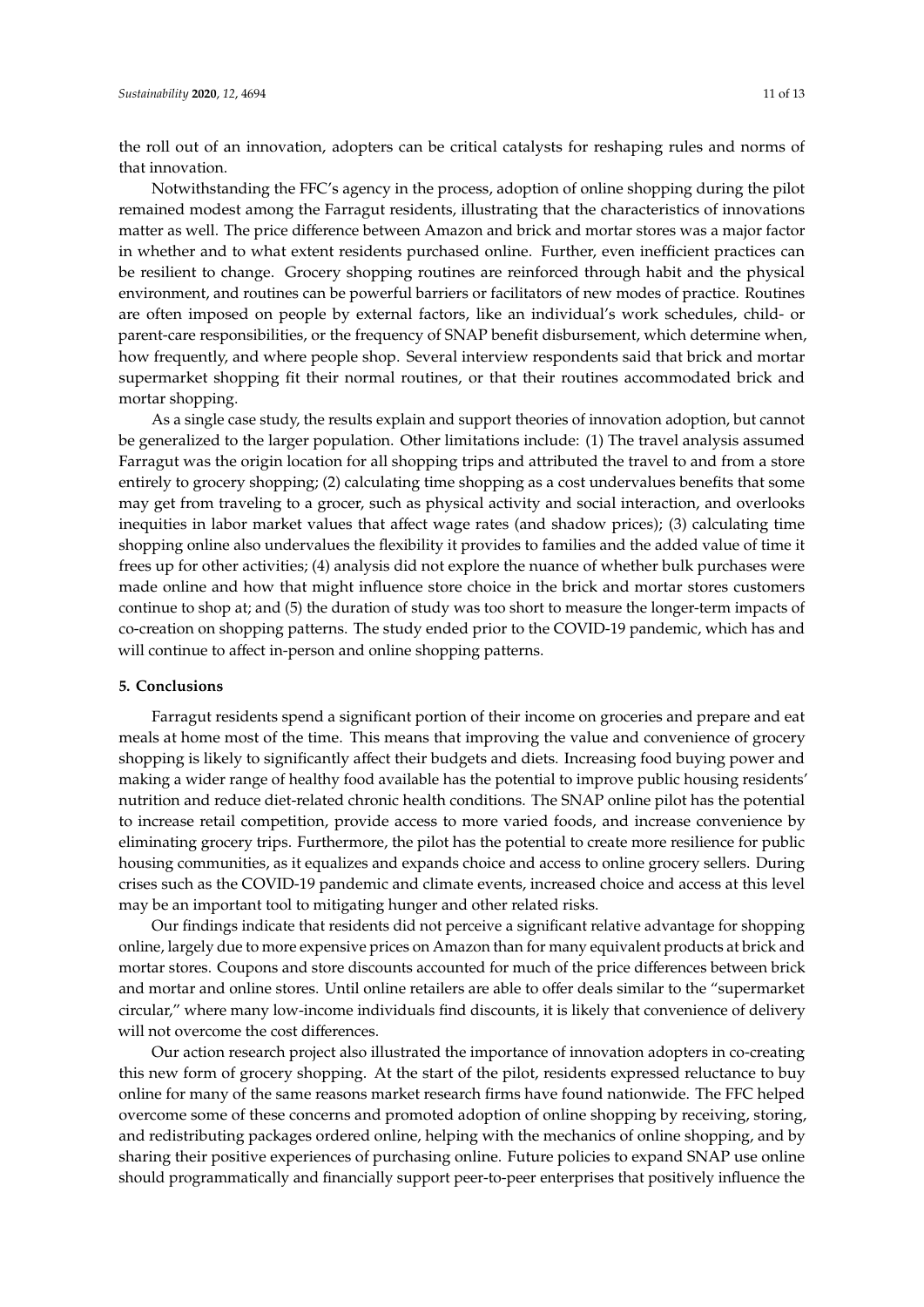adoption of online shopping and that minimize barriers to entry experienced by many first-time online shoppers. These lessons can also be applied to other food and nutrition interventions by valuing and supporting the co-creation skills of those who are often viewed as mere passive adopters.

**Author Contributions:** Conceptualization and methodology, all; investigation, N.C., K.T.F.; writing—original draft preparation, N.C., K.T.F.; writing—review and editing, all; project administration, C.A., M.M.; funding acquisition, C.A., M.M., C.H., N.C. All authors have read and agreed to the published version of the manuscript.

**Funding:** This project received financial support from the Robin Hood Foundation and the Reinvestment Fund.

**Acknowledgments:** The authors would like to acknowledge all project partners who supported this work: Enterprise Community Partners, Karen Karp & Partners, Brooklyn Community Services, the NYC Housing Authority, the Fund for Public Housing, and the Farragut Food Club, as well as all members of the Farragut Houses community.

**Conflicts of Interest:** The authors declare no conflicts of interest.

# **References**

- <span id="page-11-0"></span>1. Coresight Research. US Online Grocery Survey 2019. Available online: https://[coresight.com](https://coresight.com/research/us-online-grocery-survey-2019/)/research/us[online-grocery-survey-2019](https://coresight.com/research/us-online-grocery-survey-2019/)/ (accessed on 16 April 2020).
- 2. Business Insider. The Online Grocery Report: The Market, Drivers, Key Players, and Opportunities in a Rising Segment of Ecommerce. Available online: https://www.businessinsider.com/[online-grocery-report-2020](https://www.businessinsider.com/online-grocery-report-2020) (accessed on 16 April 2020).
- <span id="page-11-1"></span>3. Meena, S.; Swerdlow, F.; Kumar, S. *The State of Global Online Grocery Retail*; Forrester: Cambridge, MA, USA, 2018.
- <span id="page-11-2"></span>4. Nielsen and Food Marketing Institute. The Digitally Engaged Food Shopper: Developing Your Omnichannel Collaboration Model. Available online: https://www.fmi.org/[digital-shopper](https://www.fmi.org/digital-shopper) (accessed on 21 February 2020).
- <span id="page-11-3"></span>5. Jones, J.M.; Kashanchi, S. Online Grocery Shopping Still Rare in U.S. Gallup. Available online: [https:](https://news.gallup.com/poll/264857/online-grocery-shopping-rare.aspx) //news.gallup.com/poll/264857/[online-grocery-shopping-rare.aspx](https://news.gallup.com/poll/264857/online-grocery-shopping-rare.aspx) (accessed on 20 February 2020).
- <span id="page-11-4"></span>6. United States Department of Agriculture. SNAP FNS Launches the Online Purchasing Pilot. Available online: https://www.fns.usda.gov/snap/[online-purchasing-pilot](https://www.fns.usda.gov/snap/online-purchasing-pilot) (accessed on 15 April 2020).
- 7. United States Department of Agriculture. Healthful Foods Could Be Just a Click Away: FNS Works to Bring Online Shopping to Snap Purchases. Available online: https://[www.usda.gov](https://www.usda.gov/media/blog/2016/08/02/healthful-foods-could-be-just-click-away-fns-works-bring-online-shopping-snap)/media/blog/2016/08/ 02/[healthful-foods-could-be-just-click-away-fns-works-bring-online-shopping-snap](https://www.usda.gov/media/blog/2016/08/02/healthful-foods-could-be-just-click-away-fns-works-bring-online-shopping-snap) (accessed on 1 April 2020).
- <span id="page-11-5"></span>8. Cohen, N. SNAP at the Community Scale: How Neighborhood Characteristics Affect Participation and Food Access. *Am. J. Public Health* **2019**, *109*, 1646–1651. [\[CrossRef\]](http://dx.doi.org/10.2105/AJPH.2019.305363) [\[PubMed\]](http://www.ncbi.nlm.nih.gov/pubmed/31622136)
- <span id="page-11-6"></span>9. United States Department of Agriculture. SNAP Online Purchasing to Cover 90% of Households. Press Release No. 0268.20. 20 May 2020. Available online: https://[www.fns.usda.gov](https://www.fns.usda.gov/news-item/usda-026820)/news-item/usda-026820 (accessed on 1 June 2020).
- <span id="page-11-7"></span>10. Martinez, O.; Tagliaferro, B.; Rodriguez, N.; Athens, J.; Abrams, C.; Elbel, B. EBT payment for online grocery orders: A mixed-methods study to understand its uptake among SNAP recipients and the barriers to and motivators for its use. *J. Nutr. Educ. Behav.* **2018**, *50*, 396–402. [\[CrossRef\]](http://dx.doi.org/10.1016/j.jneb.2017.10.003) [\[PubMed\]](http://www.ncbi.nlm.nih.gov/pubmed/29187304)
- <span id="page-11-8"></span>11. Rogus, S.; Guthrie, J.F.; Niculescu, M.; Mancino, L. Online Grocery Shopping Knowledge, Attitudes, and Behaviors Among SNAP Participants. *J. Nutr. Educ. Behav.* **2020**, *52*, 539–545. [\[CrossRef\]](http://dx.doi.org/10.1016/j.jneb.2019.11.015) [\[PubMed\]](http://www.ncbi.nlm.nih.gov/pubmed/31870741)
- <span id="page-11-9"></span>12. Brandt, E.J.; Silvestri, D.M.; Mande, J.R.; Holland, M.L.; Ross, J.S. Availability of Grocery Delivery to Food Deserts in States Participating in the Online Purchase Pilot. *JAMA Netw. Open* **2019**, *2*, e1916444. [\[CrossRef\]](http://dx.doi.org/10.1001/jamanetworkopen.2019.16444) [\[PubMed\]](http://www.ncbi.nlm.nih.gov/pubmed/31790562)
- <span id="page-11-10"></span>13. Rogers, E.M. *Di*ff*usion of Innovations*, 4th ed.; The Free Press: New York, NY, USA, 1995.
- <span id="page-11-11"></span>14. Vargo, S.L.; Wieland, H.; Akaka, M.A. Innovation through institutionalization: A service ecosystems perspective. *Ind. Mark. Manag.* **2015**, *44*, 63–72. [\[CrossRef\]](http://dx.doi.org/10.1016/j.indmarman.2014.10.008)
- <span id="page-11-12"></span>15. Vargo, S.L.; Akaka, M.A. Value Cocreation and Service Systems (Re)Formation: A Service Ecosystems View. *Serv. Sci.* **2012**, *4*, 207–217. [\[CrossRef\]](http://dx.doi.org/10.1287/serv.1120.0019)
- <span id="page-11-13"></span>16. Vargo, S.L.; Akaka, M.A.; Wieland, H. Rethinking the process of diffusion in innovation: A service-ecosystems and institutional perspective. *J. Bus. Res.* **2020**. [\[CrossRef\]](http://dx.doi.org/10.1016/j.jbusres.2020.01.038)